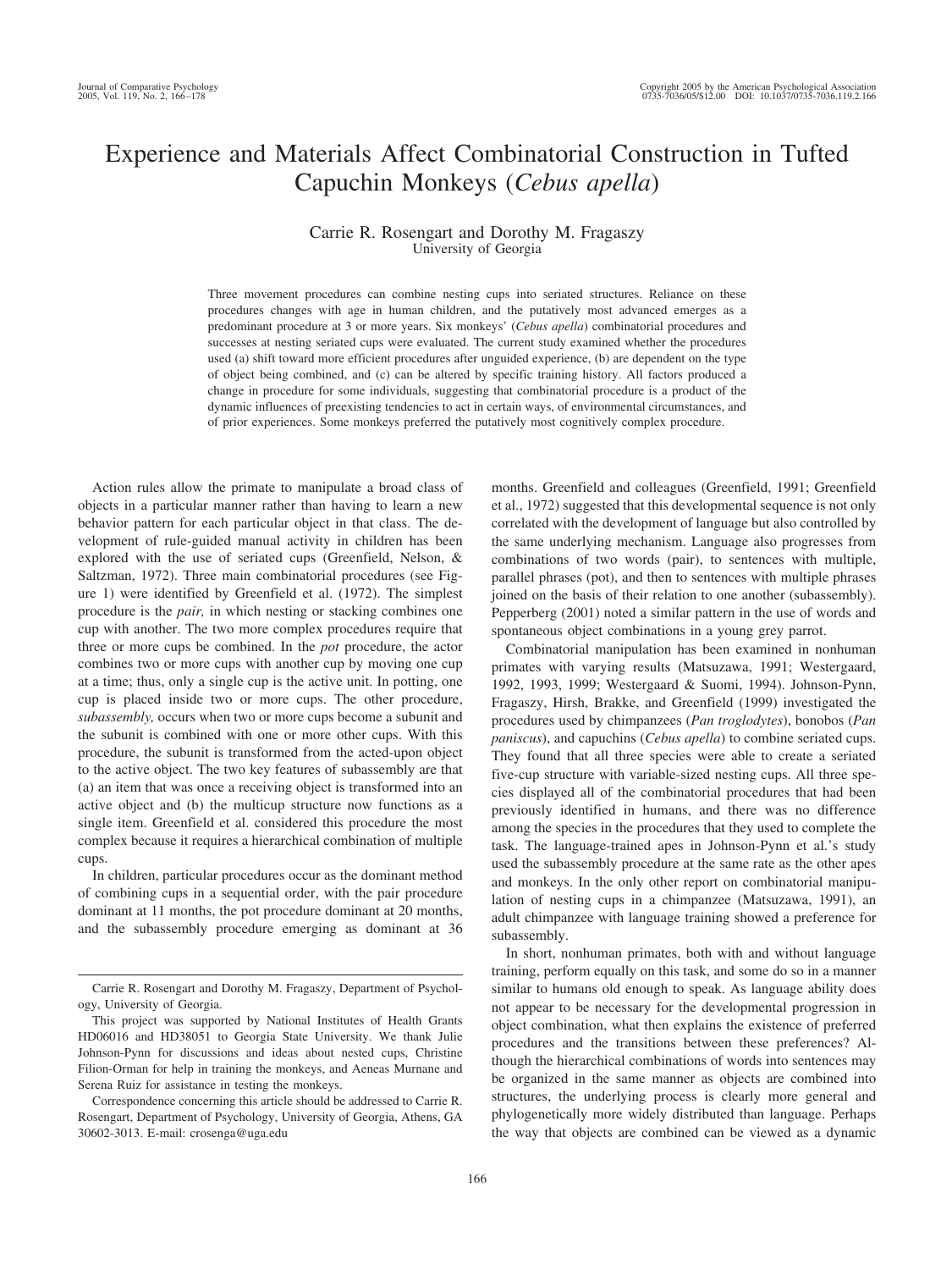

*Figure 1.* Procedures used for combining cups as identified by Greenfield, Nelson, and Saltzman (1972). Adapted from *Cognitive Psychology,* Vol. 3, P. M. Greenfield, K. Nelson, and E. Saltzman, "The Development of Rulebound Strategies for Manipulating Seriated Cups: A Parallel Between Action and Grammar," p. 295, Copyright 1972, with permission from Elsevier.

interaction between the natural tendencies of the individual, the result of past actions, and the demands of the objects themselves. Goal-directed actions can be seen as the product of movements with many degrees of freedom, and changes in any one of these degrees of freedom can impact the resulting behavior (Thelen & Smith, 1994). Only a limited number of actions will be organized from all of the possible combinations because multiple influences (within a given range) will result in the same behavioral outcome and because biomechanical constraints rule out some variations.

In an analogy of a ball falling down a slope, all possible behavioral forms in a given context can be viewed as a landscape with multiple valleys (Thelen & Smith, 1994). Depending on the specific environmental and experiential circumstances, the ball will be close to and fall into a single one of these valleys, and a single resulting behavior will be displayed. The valley down which the ball rolled is termed an *attractor basin,* which can be viewed like a funnel. If particular influences result in a behavior moving to anywhere within the area of the funnel, the resulting behavior will fall in the same funnel each time, resulting in the same action even when the situation slightly differs. Each time a behavior occurs, it becomes more likely that the same behavior will be repeated in future encounters with similar circumstances. A stable, single attractor basin where the same outcome is predicted, even in varying environmental conditions, can then represent development and skill mastery.

As a behavioral system develops, a single attractor can split into two behavior outcomes. This allows for new behavioral outcomes to emerge as an individual gains experience. With expertise in an area, an individual can detect important environmental distinctions and respond differentially in a situation-appropriate manner (Thelen & Smith, 1994).

An attractor landscape describing the combination of cups into stable structures would feature pair, pot, and subassembly attractor basins. As each procedure is used, there is a greater likelihood that it will be used again. This experience can come from explicit experimental sessions, as is the case with monkeys in a laboratory setting where there are no other opportunities to encounter similar situations. However, in humans, there are opportunities for learning about combining objects in many typical activities, such as when a child plays with his or her own set of nesting cups, plays with blocks or kitchen objects, or has a pretend tea party, for example.

The model presented in the preceding paragraph predicts that each individual will develop a procedural preference, but it does not explain the transition from one preferred mode of acting to another. Transitions could be understood to reflect the actor's growing ability to detect the efficiency of each procedure. Pairing is the least efficient because it is impossible for a stable structure with more than two cups to be created using solely this procedure. Both potting and subassembly can result in a multicup stable structure. However, they differ in efficiency in terms of the number of movements. If a paired structure is brought as a subunit to the next object to be combined, an individual simply shifts the stack of cups in a single motion to the next object. In comparison, with potting, the individual must first reach for each new object to be combined and then bring that object to the working stack of cups. This results in twice as many body movements per combinatorial action when using the pot procedure as compared with the subassembly procedure.

An efficiency model alone, however, cannot fully explain combinatorial behavior as it has been observed in human and nonhuman primates. An efficiency model would predict an initial period in which individuals have no procedural preference when facing a novel task before the relative strengths of each procedure could be learned. Even in the first eight trials with variable-sized cups, monkeys, apes, and children showed preference for certain proce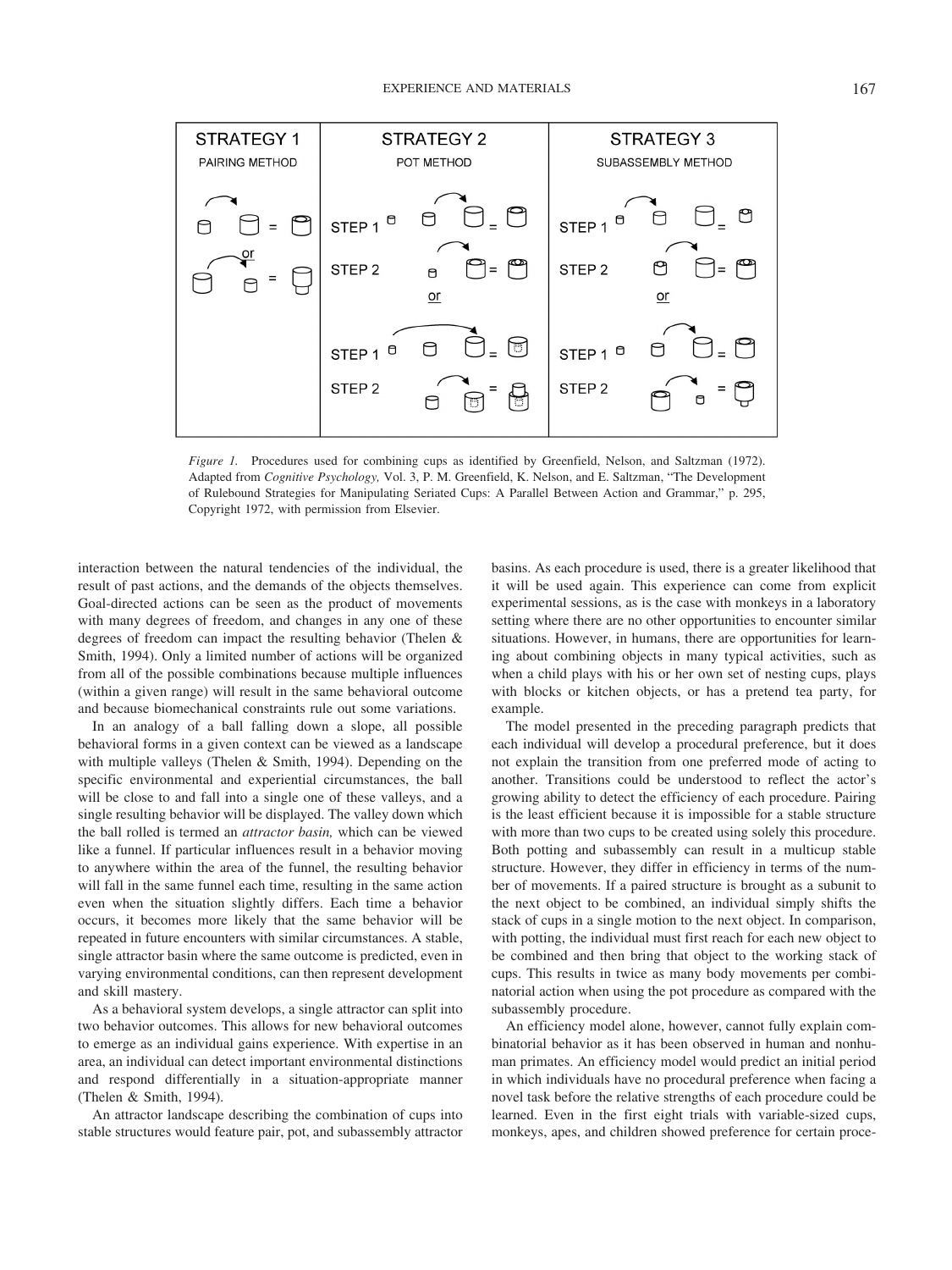dures (Greenfield et al., 1972; Johnson-Pynn et al., 1999). The dynamic systems theory would explain initial procedural preference as dependent on the starting condition of the "system"—that is, intrinsic characteristics of the individual that reflect biological constraints (strength, postural control, stamina, etc.) and prior experience—and on the features of the materials.

A traditional associative learning framework could be used to interpret the role of experience, but like the efficiency model, it is inadequate to explain initial preferences. Additionally, an individual's preferences for particular combinatorial procedures can change absent reinforcement or punishment. According to a dynamic systems explanation, this change may occur because of the repetition of the behavior and not necessarily because of the specific contingencies associated with the behavior.

On the basis of a dynamic systems perspective, with increasing experience being the most efficient of the combinatorial procedures, subassembly should be preferred. Although the less efficient procedures should decrease, they will not disappear entirely unless the individual is able to seriate the cups without a sequence error. However, no single preferred procedure will always be the most appropriate one for fixing a mistake in the order of the cups. As each cup is moved, on the basis of the structures already constructed, the particular characteristics of that situation will determine which combinatorial procedure is best suited for each move.

The purpose of this study was to explore a dynamic systems explanation of the development of seriation in tufted capuchin monkeys. Studying 6 monkeys, we examined how individual propensities, the characteristics of the object, and prior experience affected each monkey's combinatorial activity. In Experiment 1, we looked at the way the monkey's success and combinatorial procedure changed with experience. It was expected that the monkeys would seriate the cups more readily with experience. This improvement would be reflected in the number of completed structures (all five cups combined into a single stable set of cups that would remain cohesive without being held together by the monkey) but not the number of moves required to construct that structure, as seriation can be achieved by repeated efforts to combine the cups and does not require the monkey to understand the ordinal relations of the objects. We also predicted that with increasing experience, the monkeys would rely less on the pair procedure relative to the more efficient pot and subassembly procedures. Moreover, as the monkeys become experts, the dominant procedure should be subassembly because this method, in principle, achieves seriation with the fewest discrete arm movements. This prediction follows from the assumption that the actor minimizes energy expenditure as skill increases (e.g., Bernstein, 1996). The number of object placements may not differ, but the number of arm movements is different between potting and subassembly.

Previous research has used variable-sized cups to probe the development of combinatorial behavior (e.g., Greenfield et al., 1972; Johnson-Pynn et al., 1999; Matsuzawa, 1991). Although these objects provide an effective method of eliciting structure formation, they also require the objects to be combined in a specific order for successful completion of a stable structure. In Experiment 2, combinatorial procedure is viewed absent the added demand of seriation in tufted capuchin monkeys. Same-sized cups, which can nest together in any order to form a structure, can be

combined by using all of the previously identified procedures. This allows combinatorial activity to be viewed in terms of the active and passive roles of each object, where any of the objects would be able to serve in either of these roles for any potential combinations of cups.

Without the requirements for placing the cups in a particular order, it should be easier for the monkeys to create structures. With the variable-sized cups, there is a chance that the individual would make an error, placing a cup in the wrong order, which would require an adjustment of the object and possibly prompt a shift in procedure. In dynamic systems terms, an error creates new circumstances that can result in a shift toward a different attractor basin, thus provoking a shift in behavior. The same task with same-sized cups would not provoke a shift in procedure, permitting a stronger preference for a specific procedure of combinatorial behavior. Of the two procedures that will allow the creation of structures with more than two objects (pot and subassembly), the monkey should not change the order of procedural preference when seriation is not required. Thus, we predicted a difference between outcomes in Experiment 1 (with variable-sized cups) and Experiment 2 (same-sized cups). In Experiment 1, we predicted a shift in procedures with experience. In Experiment 2, we predicted that the distribution of procedures would not change and thus would differ from Experiment 1.

In Experiment 3, the monkeys were given specific training in the subassembly procedure and then retested. According to dynamic systems theory, the training experience would strengthen the attractor basin for subassembly and lead to a greater use of the procedure in the future. We predicted that the monkeys would shift their preferred procedure toward a preference for subassembly after this training. This would demonstrate that the procedure used to combine cups reflects recent experience rather than a preexisting central cognitive mechanism.

## Experiment 1: Expertise

## *Method*

### *Subjects and Housing*

The subjects in this experiment were 2 young adult, male capuchin monkeys (*Cebus apella*), Nick and Leo, who were both 7 years old. Both monkeys had no prior experience with nesting cups. These monkeys were housed as a pair in indoor cages at the University of Georgia. Twice a day subjects were fed Lab Diet monkey chow and various types of fruit. Water was available ad libitum.

#### *Apparatus*

Two sets of cups were used. One set contained five cups of the same size that were made of stainless steel (Vollrath Co., Sheboygan, WI). The height of each cup was 3.5 cm with a 6.0-cm diameter at the top, narrowing to a 4.0-cm diameter at the bottom. Any cup could be nested into any other cup (see Figure 2a). The second set of cups consisted of children's plastic nesting cups (Kiddie Products, Avon, MA) that differed in color and size. The six smallest of these cups were used, which ranged in height from 3.0 cm to 4.0 cm and in diameter from 4.0 cm to 7.0 cm. These cups had straight sides and could only fit together in one order. The third smallest cup of these six was not used (see Figure 2b). The third cup was omitted to permit subsequent testing for insertion into a completed structure as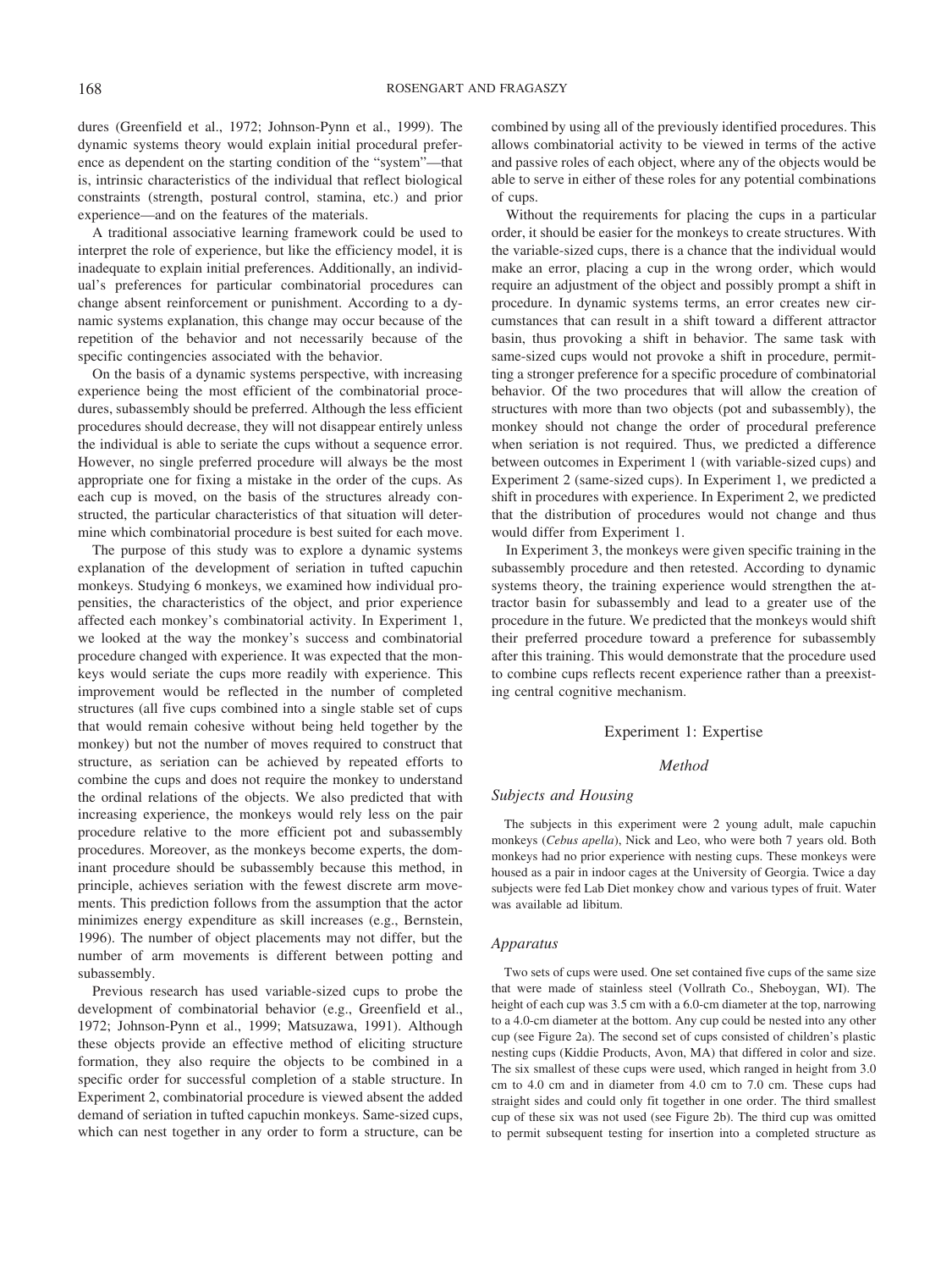*Training Phase 2.* Nick and Leo were provided additional exposure to the variable-sized cups in this phase to allow familiarity. Familiarity was determined on the basis of the subject's ability to combine two of the variable-sized cups by pairing, demonstrating the ability to place one cup, stacked or nested, in another cup in six consecutive attempts. The monkeys did not stop acting with the cups until they were nested. Although stacking was sufficient to satisfy the experimenters, it was not sufficient for the monkeys. Leo passed this training phase immediately, reaching the criterion in one session. Nick required additional training following his first exposure to the nesting cups. Initially he simply released one cup on top of the other, which was sufficient with the same-sized cups because the shape of the cups allowed them to slide into each other. He was given two randomly selected variable-sized cups at a time until he was able to pair them successfully six consecutive times. This training took three sessions for Nick.

*Testing Phase 2—Acclimated.* Nick and Leo were again given eight testing trials with the variable-sized cups. The same procedure as in Phase 1 was used.

*Training Phase 3.* Nick and Leo were trained to become experts, which was defined by their ability to create a seriated five-cup structure on six consecutive trials. Randomly selected variable-sized cups were presented. First, two cups were given. After they reached criterion (six consecutive successes) with combining the two cups, three cups were presented. Additional cups were added after criterion was reached at each level until the monkeys combined five variable-sized cups to create a single stable structure with all available cups for six consecutive trials.

*Testing Phase 3—Expert.* Nick and Leo were again tested with the same procedure as in Testing Phase 2.

#### *Scoring and Analysis*

All testing trials were scored by using the Observer Base Package for Windows (1996). For each testing trial, the procedures used in combining the cups were noted: pairing two cups (pair), placing one cup into a structure containing two or more cups (pot), and placing two or more cups as a unit into one or more cups (subassembly) (Greenfield et al., 1972). Johnson-Pynn et al. (1999) used a sequential-moves analysis, which looked at the final moves used to create a structure, as in Greenfield et al. (1972), and an individual-moves analysis, in which each move with the cups was recorded. The current study used the individual-moves analysis, which provides a detailed account of the monkeys' behaviors throughout all of the combinatorial activity. Because, by definition, the first move could only be scored as a pair, as there were no multicup structures present to be manipulated, one pair move was subtracted from each trial. This resulted in a total of eight pairs being subtracted from each phase.

Each monkey's behavior was analyzed in relation to its actions on each of the three phases. Chi-square goodness-of-fit analyses were used to determine whether each individual used the three procedures in a manner different from chance. If an individual showed a nonrandom pattern of procedural choice, post hoc analysis was done to determine the specific order of preference.

Test Phases 1, 2, and 3 were compared for both individuals by using two  $2 \times 3$  chi-square tests of independence. If the pattern of choice of procedure was different between phases, post hoc analysis was conducted to determine where differences lay. The number of moves per phase was also compared for each individual by using a chi-square goodness-of-fit test.

The number of significant post hoc analyses were weighed against the total number of post hoc comparisons with a binomial test, assuming that

*Figure 2.* a: A set of stainless steel same-sized cups. b: A set of plastic variable-sized cups.

presented by Johnson-Pynn et al. (1999). These trials were conducted during this experiment but are not reported here, as the results replicated the findings of Johnson-Pynn et al.

The objects were presented to the monkeys in a stainless steel mesh testing cage with a clear Plexiglas front panel (77 cm  $\times$  46 cm  $\times$  64 cm). An opening (10 cm  $\times$  6 cm) in a clear Plexiglas sliding door (19 cm  $\times$  18 cm) in the front panel allowed for presentation of the cups in the testing cage and retrieval of the objects. All testing trials were recorded with a video camera that faced the front of the testing cage.

#### *Procedure*

*Training Phase 1.* The training procedure was the same as that used by Johnson-Pynn et al. (1999), with the exception that the earlier study used variable-sized cups for training whereas in the current study the monkeys were trained with same-sized cups. Each subject was initially trained to combine same-sized cups to form a single stable structure. They were first taught to give a single cup back to the experimenter. They were then given two of the same-sized cups and rewarded for creating a two-cup structure. Nick and Leo learned to combine two cups after 16 and 14 training sessions, respectively. After they succeeded at this step, additional cups were presented, increasing one cup at a time until the subjects were able to complete a five-cup structure. Nick completed this training phase in a total of 19 sessions, and Leo completed training after 17 sessions. The criterion for advancing from each of these five training steps was the construction of six consecutive complete structures. Each time a structure was completed, the monkey was rewarded with a small piece of dried fruit or cereal regardless of the procedure used to create that structure, as in Johnson-Pynn et al.'s procedure.

*Testing Phase 1—Novice.* After completing training, each subject was given eight trials with five variable-sized cups. Each test trial was approximately 3 min. A trial ended with the completion of a five-cup structure or



 $a)$ 

 $b)$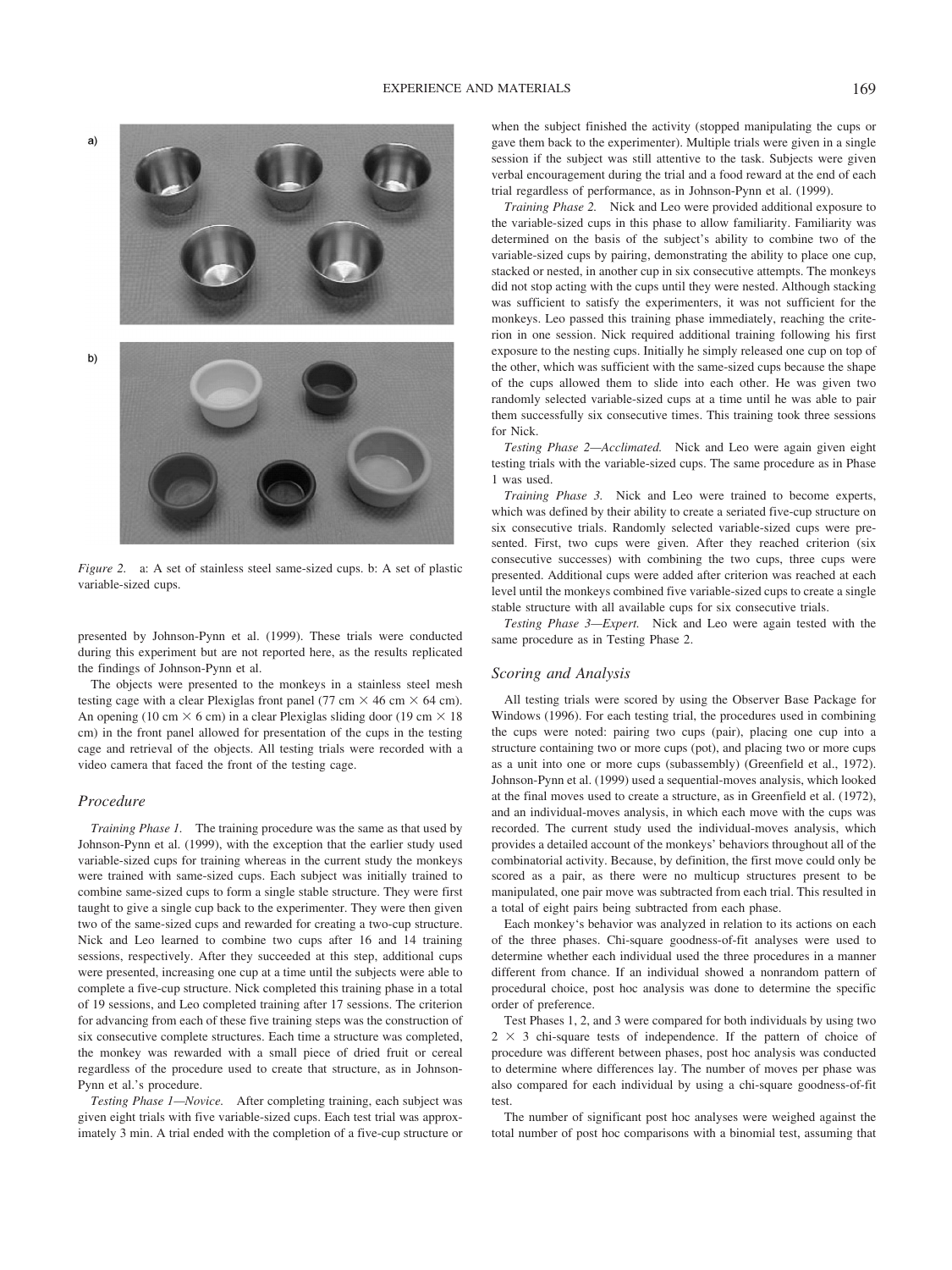there would be a .05 chance for a spurious significant finding in each analysis. This determined the probability that the number of significant post hoc results in this experiment would have occurred by chance. To evaluate microdevelopmental shifts accompanying experience with stacking multiple cups, we plotted the proportion of moves in each category for each testing phase for each subject.

## *Results*

## *Initial Activity With Same-Sized Cups*

To assess the monkeys' initial combinatorial activity, we scored the first eight training trials in which the monkeys encountered three same-sized cups for combinatorial procedure and to determine whether they could create a stable structure. Three cups is the minimum requirement for potting and subassembly. Both monkeys exhibited little combinatorial activity. Leo paired eight times, used subassembly twice, and created only two stable three-cup structures in the eight trials. Nick also paired eight times, used subassembly four times, and created four stable three-cup structures in the eight training trials. Neither monkey used the potting procedure.

## *Activity With Variable-Sized Cups*

Both of the subjects constructed variable-sized, five-cup seriated structures, although neither achieved this during the first testing series. On the second testing series, both monkeys were able to complete a five-cup structure on three of the eight trials. Nick completed the five-cup structure on all of the test trials in Phase 3. Leo constructed a five-cup structure on six of the eight test trials in Phase 3.

Both Nick and Leo increased the total number of moves per testing phase with experience,  $\chi^2(2, N = 491) = 396.37$ , and  $\chi^2(2, N = 491)$  $N = 259$  = 106.22, respectively,  $ps < .05$ . Nick used 28 moves in Phase 1, 95 moves in Phase 2, and 368 moves in Phase 3. Leo used 25, 75, and 159 moves in these same phases.

Nick used the combinatorial procedures in differing frequencies for Testing Phase 1,  $\chi^2(2, N = 28) = 14.21$ ,  $p < .05$ , and Testing Phase 3,  $\chi^2(2, N = 368) = 55.85, p < .05$ , but not in Phase 2,  $\chi^2(2, N = 368)$  $N = 95$ ) = 5.20,  $p < .07$ . In Phase 1, he showed a significant preference for subassembly over potting,  $\chi^2(1, N = 13) = 13.00$ ,  $p < .05$ , and for pairing over potting,  $\chi^2(1, N = 15) = 15.00, p <$ .05, but no difference between subassembly and pairing,  $\chi^2(1, N =$  $(28) = 0.14$ ,  $p = .71$ . In Phase 3, when Nick was considered an expert at combining cups, he used the potting procedure more than pairing,  $\chi^2(1, N = 196) = 32.65, p < .05$ , and subassembly more than pairing,  $\chi^2(1, N = 230) = 56.50, p < .05$ , but he did not use subassembly significantly more often than potting,  $\chi^2(1, N =$  $310) = 3.73$ ,  $p = .053$  (see Table 1).

Leo did not show a preference for any of the three identified procedures in Testing Phase 1,  $\chi^2(2, N = 25) = 3.92, p = .15$ , or Testing Phase 2,  $\chi^2(2, N = 75) = 2.24$ ,  $p = .32$ ; but he used the procedures in a manner different from chance in Testing Phase 3,  $\chi^2(2, N = 159) = 17.09, p < .05$ . In this phase, he had a specific preference for subassembly over pairing and potting procedures,  $\chi^2(1, N = 159) = 14.97, p < .05$ , which did not differ from each other,  $\chi^2(1, N = 83) = 2.71, p > .05$  (see Table 1).

#### Table 1

*Number of Moves of Each Combinatorial Procedure Exhibited by Nick and Leo in Experiment 1: Expertise*

|               | Procedure                  |                  |                  |             |       |
|---------------|----------------------------|------------------|------------------|-------------|-------|
| Phase         | Pair<br>Pot<br>Subassembly |                  | Total<br>(N)     | $\chi^2(2)$ |       |
|               |                            |                  | <b>Nick</b>      |             |       |
| 1: Novice     | $15^{\rm a}$               | $\Omega$         | 13 <sup>a</sup>  | 28          | 14.21 |
| 2: Acclimated | 28                         | 25               | 42               | 95          | 5.20  |
| 3: Expert     | 58                         | 138 <sup>a</sup> | 172 <sup>a</sup> | 368         | 55.58 |
|               |                            |                  | Leo              |             |       |
| 1: Novice     | 12                         | 4                | 9                | 25          | 3.92  |
| 2: Acclimated | 27                         | 19               | 29               | 75          | 2.24  |
| 3: Expert     | 49                         | 34               | 76 <sup>a</sup>  | 159         | 17.09 |

<sup>a</sup> Indicates the procedure used the most frequently ( $p < .05$ ) based on a  $chi$ -square test, where  $df = 1$ . If two procedures are marked, they were used at the same rate, but more than the remaining procedure.

The pattern of procedure used differed significantly depending on the level of experience for Nick,  $\chi^2(4, N = 491) = 35.43$ ,  $p <$ .05, but not significantly for Leo,  $\chi^2(4, N = 259) = 4.19, p = .38$ (see Figure 3). On the basis of a residual analysis (Siegel & Castellan, 1988), Nick used pairing more often than expected as a novice. However, when acclimated and as an expert, Nick used pairing less than expected. Nick used potting less than would be expected as both a novice and as an expert (see Table 2). On the basis of the binomial probability of obtaining 11 out of 18 significant post hoc findings ( $p = 1.09 \times 10^{-10}$ ), there are more significant results than would be expected by chance.

## *Discussion*

Both of the monkeys learned to create a seriated five-cup structure even though they were not taught any seriation procedures nor rewarded for their usage. The initial training that the monkeys received was sufficient for the monkeys to perceive that the task was to create a structure by using all of the cups that were available. They were unsuccessful at the task of seriation on their first exposure apparently because these cups were novel to them. Because they had straight sides, the variable-sized cups required more precise alignment to fit together, which made combining the variable-sized cups somewhat more difficult than combining the same-sized cups. Once the two monkeys were familiar with the variable-sized cups from encountering them in pairs, they could create a hierarchically organized structure when five cups were presented, and this ability improved with experience.

Both of the monkeys increased the number of moves that they used in each testing series. If they were learning to seriate the objects more efficiently, there should have been a decrease in total moves, but this was not the case. Rather, it appears that experience taught perseverance. The monkeys were more attentive to the task and produced more moves per bout in a trial before returning the cups to the experimenter to mark the end of their efforts. As trial-and-error combinations of the cups in varying orders could achieve success (i.e., a five-cup structure), the more moves per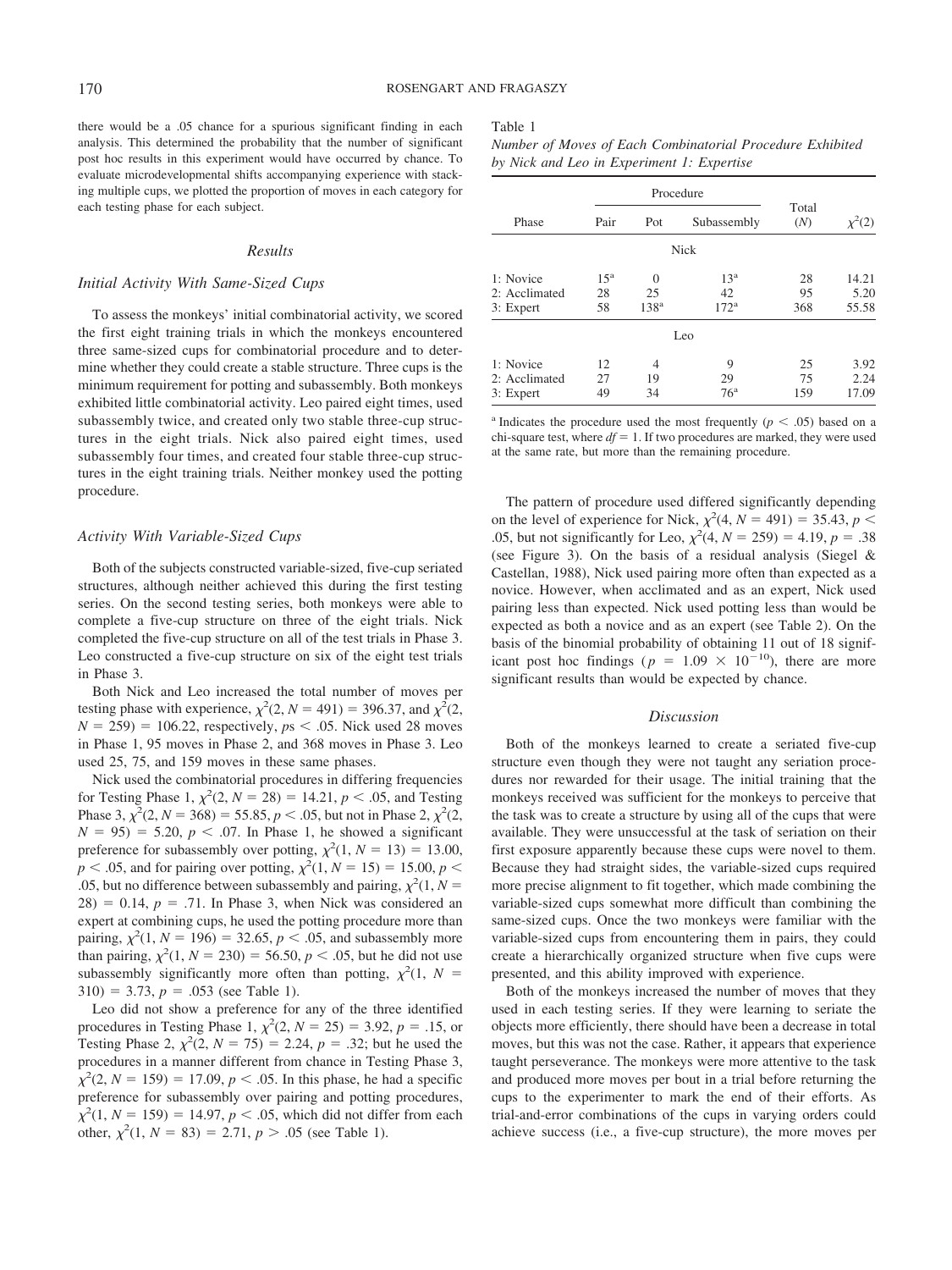



Nick \*

*Figure 3.* Percentage that each combinatorial procedure was used, based on the level of expertise in Experiment 1. An asterisk indicates that the monkey's use of the different combinatorial procedures was dependent on the level of experience, eight trials per phase; Leo,  $\chi^2(2, N = 259) = 4.19$ ,  $p = .38$ ; Nick,  $\chi^2(2, N = 491) =$ 35.43,  $p < .05$ .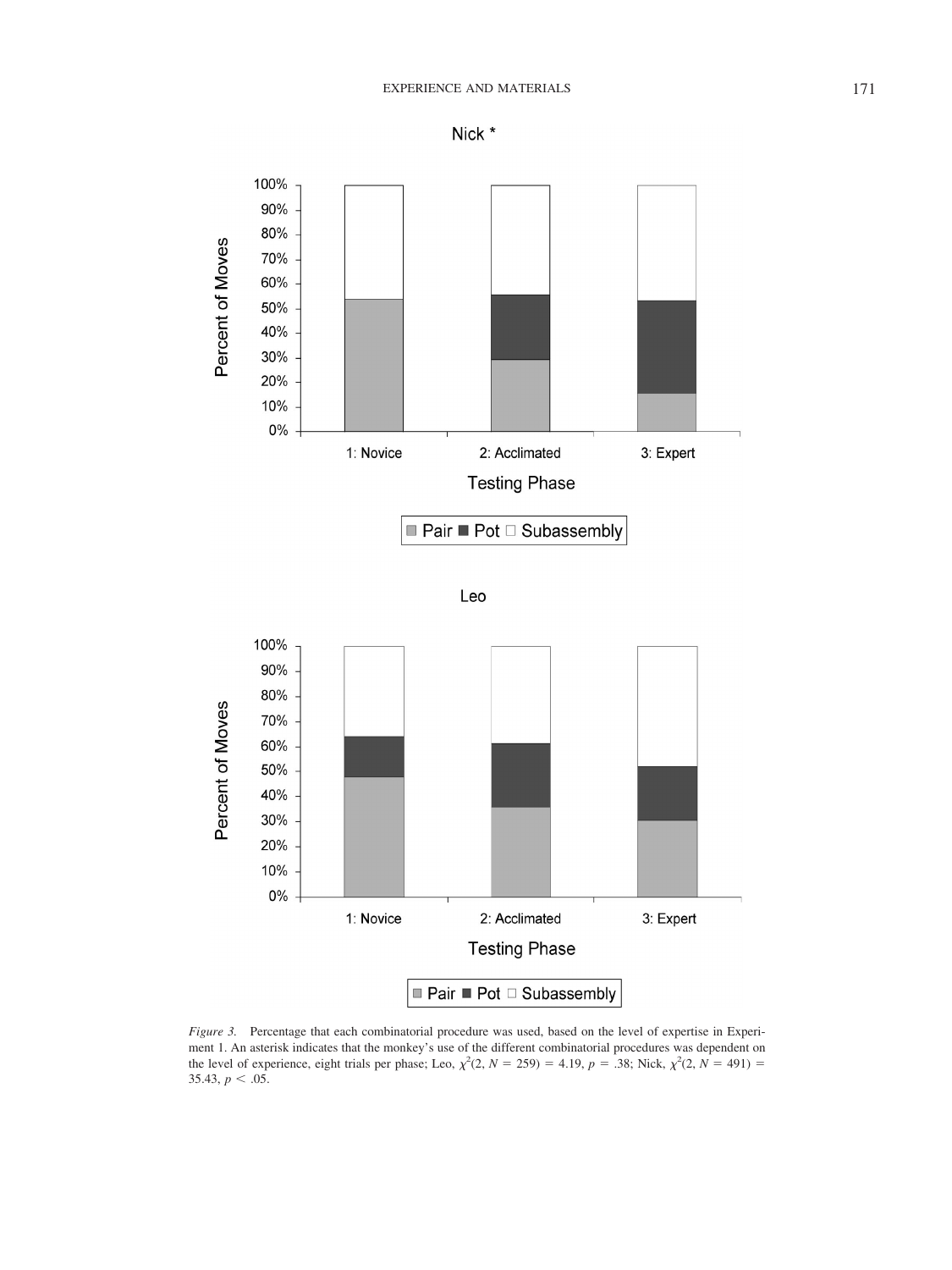|                                |                       |                      | Procedure            |                      |                      |                      |
|--------------------------------|-----------------------|----------------------|----------------------|----------------------|----------------------|----------------------|
|                                | Pair                  |                      | Pot                  |                      | Subassembly          |                      |
| Phase                          | Residual              | $\boldsymbol{p}$     | Residual             | $\boldsymbol{D}$     | Residual             | $\boldsymbol{p}$     |
| Novice<br>Acclimated<br>Expert | 14.82<br>3.66<br>4.14 | .001<br>.029<br>.001 | 9.30<br>1.36<br>2.05 | .005<br>.146<br>.010 | 0.00<br>0.08<br>0.02 | .496<br>.370<br>.417 |

*Note.* Residual reflects the difference between observed and expected values.

trial, the more likely that a five-cup structure would eventually be constructed. Additionally, the more times a cup is moved per trial, the more opportunities there are to learn about the greater number of arm movements, and thus energy, required for potting as compared with subassembly. This could lead a more experienced monkey to use subassembly more often than potting.

As predicted by the dynamic systems approach, a dominant stable procedure emerged with experience. As novices in Testing Phase 1, Nick showed a preference for pairing, tied with subassembly, whereas Leo did not have a preference for a particular strategy. This demonstrates that the attractor landscape is not well formed (for Leo), and if there is an attractor basin, it is not necessarily leading toward the most efficient of the combinatorial procedures (as in Nick's case). On the basis of the baseline combinatorial activity (during the first eight training trials with 3 cups), the monkeys did not initially engage in a large amount of combinatorial activity. The few combinatorial attempts that they made were primarily pairing. The monkeys' increased use of both the subassembly and pot procedures, as compared with the simpler pairing procedure, with added experience demonstrates that there is a microdevelopmental sequence that mimics the progression observed cross-sectionally in children (Greenfield et al., 1972; see also Johnson-Pynn et al., 1999). That is, the monkeys changed from using a large amount of pairing to completing structures with more elements.

#### Experiment 2: Task Demands

## *Method*

#### *Subjects*

Six male capuchin monkeys between 7 and 13 years old participated: Nick (7 years old), Leo (7 years old), Chris (8 years old), Xenon (10 years old), Jobe (10 years old), and Xavier (13 years old). Food and housing conditions were the same as in Experiment 1.

#### *Apparatus*

The same variable-sized and same-sized cups, testing cages, and video recording equipment as in Experiment 1 were used.

## *Procedure*

*Training.* All monkeys had experience with manipulating nesting cups prior to the beginning of this experiment: Nick and Leo had completed Experiment 1, and the other 4 monkeys were previously trained to combine the variable-sized cups (Johnson-Pynn et al., 1999) by using a similar procedure to Experiment 1, except that they were trained with only the variable-sized cups instead of the same-sized cups. To equate the monkeys' training experience, these 4 monkeys were trained to combine the samesized cups into stable structures without bias for how the stable structure was formed, as Nick and Leo had already achieved in Experiment 1. As in the initial training, training began with a single cup. After the cup was returned to the experimenter six consecutive times, two cups were provided. When criterion was reached for each number of cups, an additional cup was added until the monkey was able to successfully combine five same-sized cups into a stable structure. For all trials in which a structure was successfully constructed, a piece of dried fruit or cereal was given as a reward.

Nick and Leo had previously learned to combine the same-sized cups in Experiment 1. They demonstrated that they were still at criterion for placing five same-sized cups into a stable structure before proceeding to the testing phase.

*Testing.* All 6 monkeys were given eight testing trials with the samesized cups. Testing followed the same procedures as in Experiment 1, except that five same-sized cups were used.

#### *Scoring and Analysis*

As in Experiment 1, we scored the procedure used for each combinatorial move and the number of five-cup stable structures. These variables were compared with the performance with the variable-sized cups. For Nick and Leo, the data from Experiment 1, Test Phase 2, were used to describe their performance with the variable-sized cups. Data from Test Phase 2 were selected as the comparison because it was effectively the monkeys' first test sessions with the variable-sized cups in which they routinely created multicup structures. Data from Johnson-Pynn et al. (1999) were used for the other 4 monkeys to describe their performance with the variable-sized cups. For each type of object, eight pairs (the first move from each trial) were subtracted from the data because these did not reflect the combinatorial choices of the monkey.

Across individuals, Wilcoxon signed-ranks test were used to determine, overall, (a) whether the monkeys used more moves per testing phase with the variable-sized cups than with the same-sized cups and (b) whether they were able to complete more five-cup structures with the same-sized cups than with the variable-sized cups. Wilcoxon signed-ranks test were used because of the heterogeneity of variance between the groups, which violated an assumption of the *t* test.

Chi-square goodness-of-fit tests were used to determine whether each monkey had a preference for a particular procedure for each type of cup. Using  $2 \times 3$  chi-square tests of independence, we compared the pattern of procedure preferences for each individual across the two types of cups. If differences were found, post hoc analysis was used to determine which procedure was used differentially with the two types of cups.

The number of significant post hoc analyses was weighed against the total number of post hoc comparisons with a binomial test, assuming that there would be a .05 chance for a spurious significant finding in each analysis. This determined the probability that the number of significant post hoc results in this experiment would have occurred by chance.

#### *Results*

All of the subjects constructed five-cup structures at least once with either the variable-sized or same-sized cups. They completed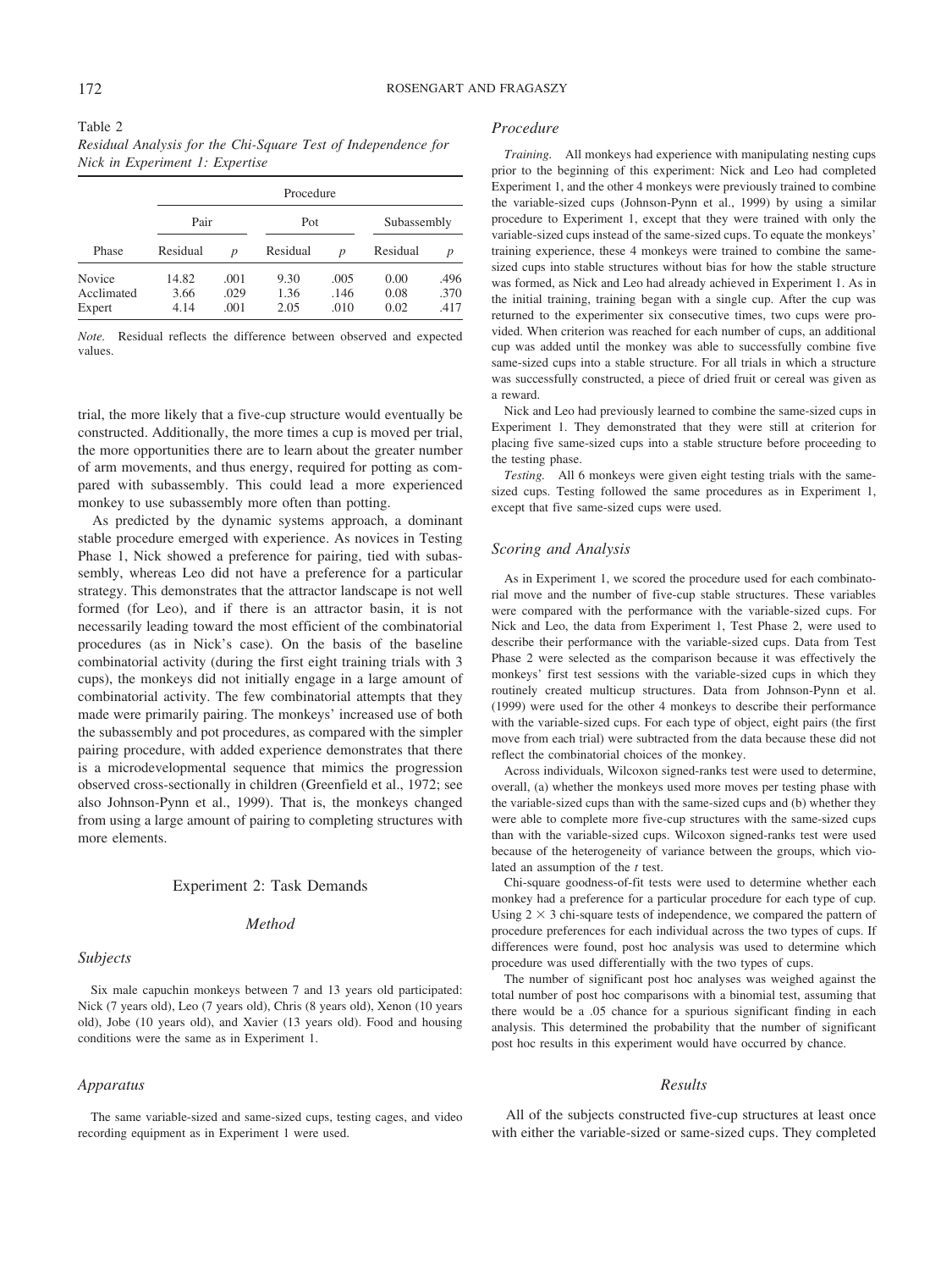more five-cup structures with the same-sized cups than with the variable-size cups  $(M = 7.67 \pm .21 \text{ and } M = 3.67 \pm 1.17,$ respectively;  $z = 2.06$ ,  $p < .05$ ), and they made fewer moves with the same-sized cups than with the variable-sized cups  $(M =$  $27.83 \pm 1.18$  and  $M = 240.00 \pm 62.98$ , respectively;  $z = -2.20$ ,  $p < .05$ ; see Table 3).

Of the 6 monkeys, 4 did not use the three combinatorial procedures at chance levels with the variable-sized cups. Two monkeys used the pot procedure more frequently than pair or subassembly. One monkey used potting procedures the most frequently followed by pair, which it used more often than subassembly, and the last monkey primarily used both pairing and potting more as compared with subassembly (see Table 4).

In contrast, all 6 of the monkeys showed a preference for a specific combinatorial procedure with the same-sized cups. Both Nick and Leo used more subassembly than potting or pairing. These 2 monkeys potted and paired at the same rate. Xenon did the opposite, using the pot procedure more often than either subassembly or pair, and used subassembly and pair at the same rate. Chris and Xavier used pot and subassembly at the same rate with the same-sized cups, and they used both subassembly and pot more than pairing. Jobe used the pot procedure more often than subassembly or the pair procedure, which were each used at the same rate (see Table 4).

Nick, Leo, Chris, and Xavier showed a significant change in procedure selection depending on the type of cup that was being manipulated (see Figure 4). Nick and Leo increased their proportional use of subassembly and decreased their potting when using the same-sized cups: Nick,  $\chi^2(1, N = 91) = 12.35, p < .05$ ; Leo,

Table 3 *Comparison of Manipulating Variable-Sized and Same-Sized Cups in Experiment 2*

| Monkey      | No. of moves        | No. of 5-cup<br>structures |  |
|-------------|---------------------|----------------------------|--|
|             | Variable size       |                            |  |
| <b>Nick</b> | 95                  | 3                          |  |
| Leo         | 75                  | 3                          |  |
| Chris       | 344                 | 8                          |  |
| Xenon       | 320                 | 6                          |  |
| Jobe        | 454                 | $\mathfrak{2}$             |  |
| Xavier      | 152                 | $\Omega$                   |  |
| $M \pm SEM$ | $240.00 \pm 62.98*$ | $3.67 \pm 1.17*$           |  |
|             | Same size           |                            |  |
| <b>Nick</b> | 24                  | 8                          |  |
| Leo         | 31                  | 8                          |  |
| Chris       | 25                  | 8                          |  |
| Xenon       | 26                  | 8                          |  |
| Jobe        | 26                  | 7                          |  |
| Xavier      | 35                  | 7                          |  |
| $M \pm SEM$ | $27.33 \pm 1.74$    | $7.67 \pm 0.21$            |  |

*Note.* No. of moves  $=$  the mean ( $\pm$  *SEM*) number of moves per testing phase; No. of 5-cup structures  $=$  the mean  $( \pm \text{ SEM})$  number of trials ending in the construction of a five-cup structure per testing phase. \* Indicates a significant difference between the two types of cups ( $p < .05$ ) based on paired *t* tests.

#### Table 4

*Number of Moves of Each Combinatorial Procedure Exhibited by Each Monkey in Experiment 2: Task Demands*

|             |             |                   | Procedure        |                 |              |             |
|-------------|-------------|-------------------|------------------|-----------------|--------------|-------------|
| Monkey      | Type of Cup | Pair              | Pot              | Subassembly     | Total<br>(N) | $\chi^2(2)$ |
| <b>Nick</b> | Variable    | 28                | 25               | 42              | 95           | 5.20        |
|             | Same        | $\Omega$          | $\theta$         | $24^{\rm a}$    | 24           | 55.85       |
| Leo         | Variable    | 27                | 19               | 29              | 75           | 2.24        |
|             | Same        | 6                 | 4                | 21 <sup>a</sup> | 31           | 16.71       |
| Chris       | Variable    | 73                | $202^{\rm a}$    | 69              | 344          | 99.84       |
|             | Same        | $\mathfrak{D}$    | 13 <sup>a</sup>  | 10 <sup>a</sup> | 25           | 7.76        |
| Xenon       | Variable    | 74                | $156^{\circ}$    | 90              | 320          | 35.43       |
|             | Same        | 3                 | 18 <sup>a</sup>  | 5               | 26           | 15.31       |
| Jobe        | Variable    | 123               | 248 <sup>a</sup> | 83              | 454          | 97.91       |
|             | Same        | 6                 | 18 <sup>a</sup>  | $\mathfrak{2}$  | 26           | 16.00       |
| Xavier      | Variable    | $65^{\mathrm{a}}$ | 72 <sup>a</sup>  | 15              | 152          | 38.14       |
|             | Same        | 3                 | 21 <sup>a</sup>  | 11 <sup>a</sup> | 35           | 13.94       |

<sup>a</sup> Indicates the procedure used the most frequently ( $p \le .05$ ) based on a chi-square test, where  $df = 1$ . If two procedures are marked, they are used at the same rate, but more often than the remaining procedure.

 $\chi^2(1, N = 73) = 4.24, p < .05$ . Xavier increased proportionally the use of subassembly to a greater degree (from 10% to 30%) than he increased potting (from 47% to 61%) when using the same-sized cups versus the variable-sized cups,  $\chi^2(1, N = 119) = 4.02$ ,  $p <$ .05. All 4 individuals that changed the pattern of procedure use on the basis of the type of object to be combined proportionally used more subassembly and less pairing when they were manipulating the same sized cups: Nick,  $\chi^2(1, N = 94) = 13.67$ ; Leo,  $\chi^2(1, N = 12.67)$ 83) = 5.14; Chris,  $\chi^2(1, N = 154) = 5.35$ ; and Xavier,  $\chi^2(1, N = 154)$  $94$ ) = 21.66;  $ps < 0.05$ . Only Xavier showed a change in the use of pair and pot on the basis of the type of cup. He used potting proportionally more often and pairing less often with the samesized cups as compared with the variable-sized cups,  $\chi^2(1, N =$  $161$ ) = 10.43,  $p < .05$  (see Figure 4). On the basis of the binomial probability of obtaining 31 out of 42 significant post hoc findings  $(p = 1.13 \times 10^{-31})$ , there were more significant results than would be expected by chance.

#### *Discussion*

This experiment showed that the characteristics of the objects being combined and individual preferences influenced the procedures the monkeys used to create nested structures. This experiment produced three important results: First, the variable-sized cups were more difficult for the monkeys to combine into five-cup structures than the same-sized cups as evidenced by the smaller number of five-cup structures completed and the greater number of moves per testing series. Seriation is a more difficult task than nesting. When objects must be placed in a specific order, there is the potential for order mistakes to occur. Even if an individual had a strong preference for a particular procedure, unless it seriated the cups perfectly on the first attempt, it might have to shift procedures to fix a mistake in the structure. Second, for both types of cups, some individuals used one procedure more than the others. This indicates that the monkeys were not randomly using the combinatorial procedures. Finally, the procedure used less often (between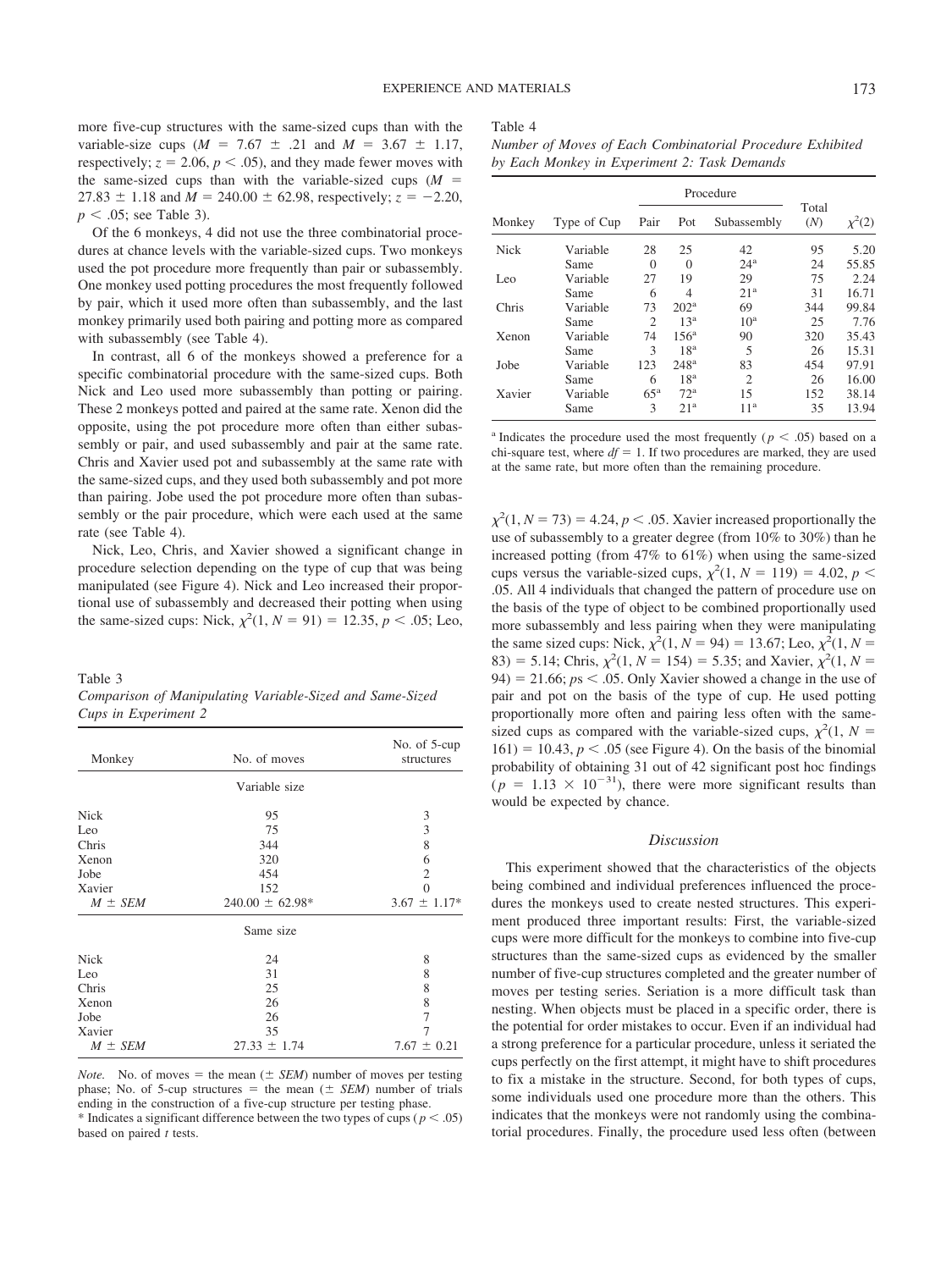





*Figure 4.* Percentage that each combinatorial procedure was used, based on the type of cup manipulated. An asterisk indicates that the monkey's use of the different combinatorial procedures was dependent on the type of cup being manipulated (all  $ps < .05$ ): Leo,  $\chi^2(2, N = 106) = 7.45$ ; Nick,  $\chi^2(2, N = 199) = 24.14$ ; Chris,  $\chi^2(2, N = 199)$  $N = 369$ ) = 6.51; Xavier,  $\chi^2(2, N = 187) = 19.87$ .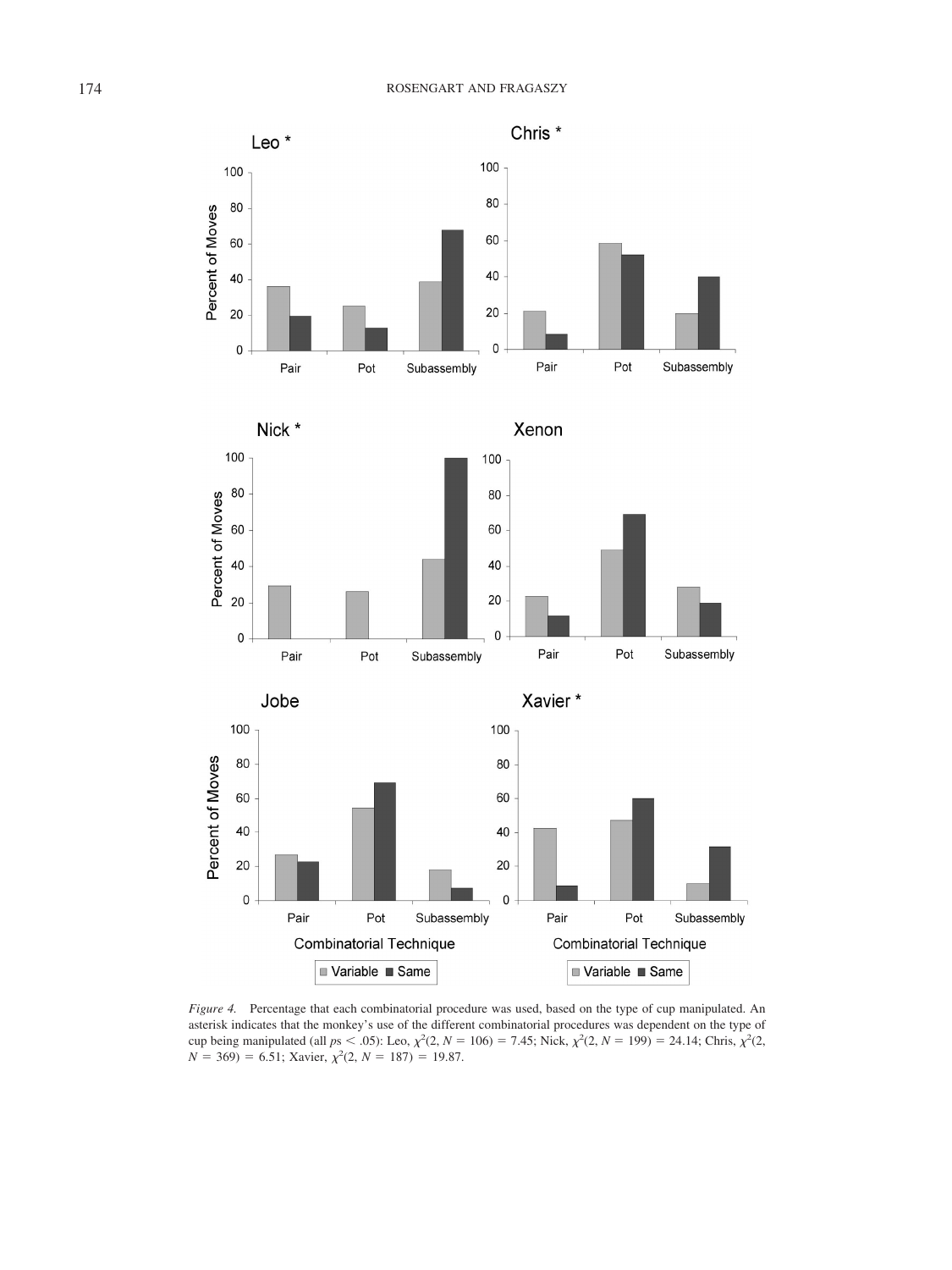pot and subassembly) decreased in relative frequency for 4 of the 6 individuals, and the more frequently used procedure increased for 5 out of the 6 monkeys when tested on the same-sized cups as compared with the variable-sized cups (see Figure 4).

These findings are in accord with the predictions drawn from dynamic systems theory. In the language of dynamic systems theory, the attractor landscape for these two objects was different for some individuals. For these individuals, the pair basin became shallower whereas the attractor basin associated with either pot or subassembly broadened and became deeper, depending on the particular behavior that was previously used more often. The different types of cups did not cause the monkeys to shift between their dominant procedures. Rather, it caused the most used procedure (either pot or subassembly) of 4 of the 6 monkeys to be expressed at a greater rate while manipulating the same-sized cups as compared with the variable-sized cups.

It may also be that the constant size of the nested sets of the same-sized cup structures also facilitated the monkeys' treatment of the sets as a single unit and promoted subassembly, compared with the variable-sized cups, for which the appearance of the set is relatively less consistent. This would promote increased use of subassembly with same-sized cups compared with variable-sized cups, as we observed. Both haptic and visual properties support the observed outcome.

## Experiment 3: Subassembly Training

## *Method*

## *Subjects and Housing*

Two monkeys, Chris and Xenon, participated in this experiment. These monkeys previously demonstrated a preference for the pot procedure to create stable structures with variable-sized cups (Johnson-Pynn et al., 1999). Housing and care were the same as in Experiment 1.

### *Apparatus*

Subjects were trained and tested in the same testing cages and with the same variable-sized cups as in Experiment 1. All testing trials were recorded on videotape.

#### *Procedure*

*Training.* The 2 monkeys were explicitly trained to complete a fourcup structure by using subassembly with variable-sized cups. A four-cup structure was used as opposed to the five-cup structures from the previous experiments because the four-cup structure did not have to be broken apart to be returned to the experimenter through the opening in the door. Each training trial began with the presentation of the two smallest of the variable-sized cups. When these two cups were successfully paired, a third, larger cup was presented. If the cups were combined using the subassembly procedure, the largest of the four cups was presented. If the structure was completed using a subassembly procedure, the monkey was rewarded. If at any point after pairing the initial two cups the monkey used any procedure other than subassembly, that training trial was ended without a reward by the experimenter asking for all of the cups. The two criteria for learning to preferentially use subassembly were (a) six consecutive four-cup structures created with one pair move and two subassembly moves and (b) one pair move and two subassembly moves on a probe trial in which the cups were presented in the opposite order (largest to smallest).

*Testing.* Chris and Xenon were given eight testing trials by using the same procedure as in Experiment 1, Testing Phase 1.

## *Scoring and Analysis*

After scoring each move as pair, pot, or subassembly and the number of five-cup structures, one pairing move was subtracted for each trial. The distribution of individual procedure preference in these trials was compared with the pattern previously exhibited (Johnson-Pynn et al., 1999) with the variable-sized cups prior to subassembly training by using  $2 \times 3$ chi-square tests for independence. The number of moves per phase was compared for each individual by using chi-square goodness-of-fit tests.

The number of significant post hoc analyses was weighed against the total number of post hoc comparisons with a binomial test, assuming that there would be a .05 chance for a spurious significant finding in each analysis. This determined the probability that the number of significant post hoc results in this experiment would have occurred by chance.

#### *Results*

Both monkeys quickly reached criterion for subassembly training. Chris reached this point after 36 trials, and Xenon required only 12 trials. After subassembly training, Xenon created seven five-cup structures as compared with eight prior to this training. Chris constructed six five-cup structures initially, followed by eight completely seriated structures after subassembly training. Both Chris and Xenon used fewer moves per testing phase after subassembly training than before this training procedure: Chris,  $\chi^2(1, N = 471) = 109.34, p < .05$ ; Xenon,  $\chi^2(1, N = 508) =$ 39.24,  $p < .05$  (see Table 5). Chris decreased his total number of moves by 65% whereas Xenon reduced his total number of moves by 44%.

After subassembly training, Xenon used the three procedures at different frequencies, using subassembly at significantly greater rates than either pot or pair and using pair and pot at the same rate. Chris also showed a significant preference for subassembly over potting. Pairing was used at a rate that was intermediate between

#### Table 5

*Number of Moves of Each Combinatorial Procedure Exhibited by Chris and Xenon in Experiment 3: Subassembly Training, Compared With Their Original Performance (Reported in Johnson-Pynn et al., 1999)*

| Training                | Pair                  | Pot                    | Subassembly           | Total<br>(N) | $x^2(2)$       |
|-------------------------|-----------------------|------------------------|-----------------------|--------------|----------------|
|                         |                       |                        | Chris                 |              |                |
| Original<br>Subassembly | 73<br>48 <sup>a</sup> | 202 <sup>a</sup><br>27 | 69<br>52 <sup>a</sup> | 344<br>127   | 99.84<br>7.88  |
|                         |                       |                        | Xenon                 |              |                |
| Original<br>Subassembly | 74<br>64              | $156^{\circ}$<br>44    | 90<br>80 <sup>a</sup> | 320<br>188   | 35.43<br>11.20 |

<sup>a</sup> Indicates the procedure used most frequently ( $p < .05$ ) based on a chi-square test, where  $df = 1$ . If two procedures are marked, they are used at the same rate, but more than the remaining procedure.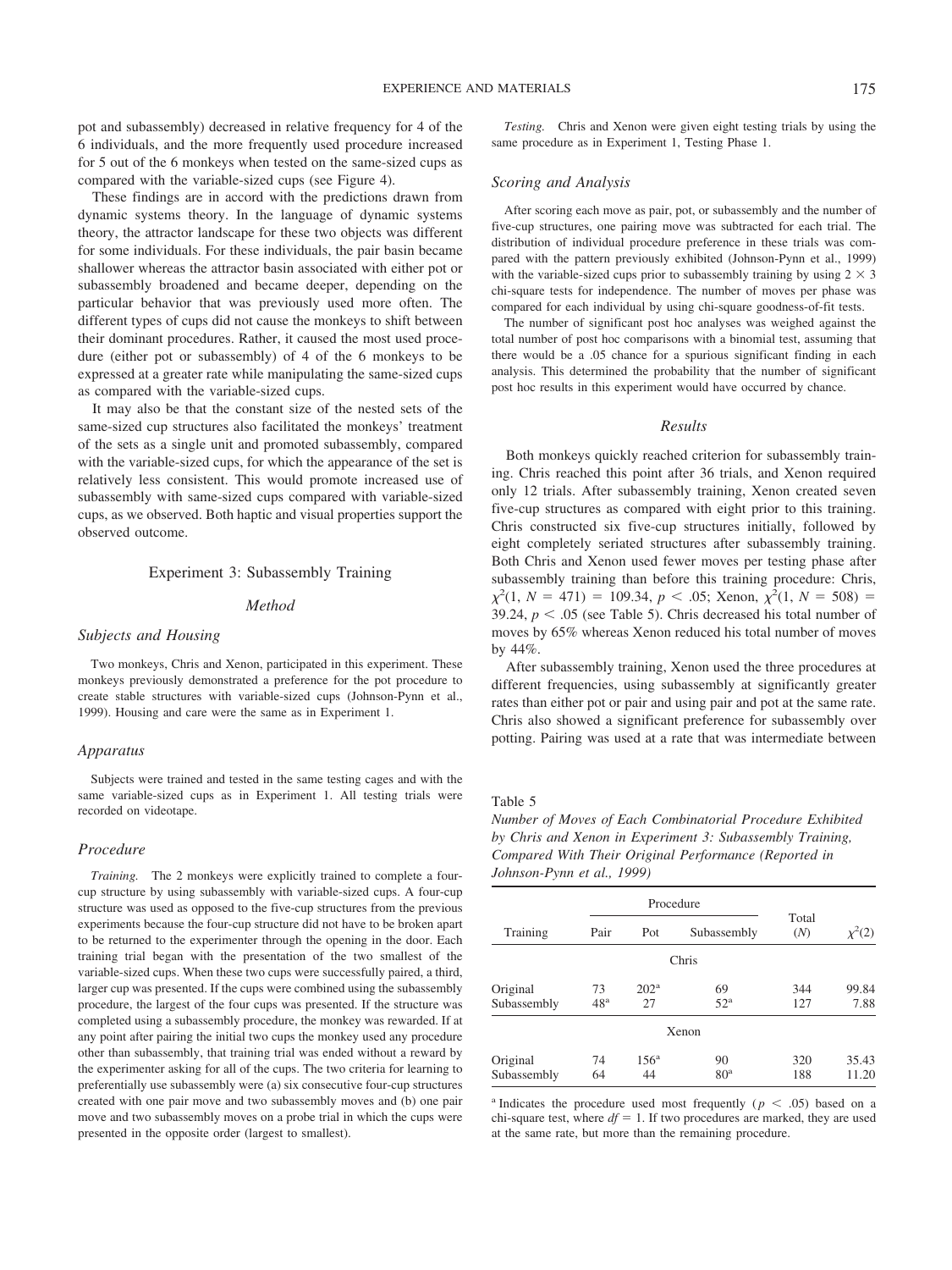subassembly and potting, although it was not significantly different from either of these other procedures (see Table 5).

On the basis of a  $3 \times 2$  chi-square test of independence, the monkeys differed in the way they combined the objects before and after the training to use subassembly: Chris,  $\chi^2(2, N = 471)$  = 47.68; Xenon,  $\chi^2(2, N = 508) = 28.86$ ;  $ps < .05$  (see Figure 5). Specifically, for both monkeys, after training to use subassembly, the relative use of subassembly increased while potting decreased: Chris,  $\chi^2(1, N = 350) = 40.32$ ; Xenon,  $\chi^2(1, N = 370) = 24.75$ ;  $p_s < .05$  (see Figure 5). The binomial probability of obtaining 31 out of 42 significant post hoc findings ( $p = 1.57 \times 10^{-8}$ ) indicates that there are more significant results than would be expected by chance.

## *Discussion*

The nature of prior experience with combining cups affects the manner in which the monkeys combined cups into structures. The short training in subassembly procedures used in the experiment was sufficient to change the response trajectory such that both individuals reduced potting and increased the relative frequency with which they used the subassembly procedure. This is similar to the effects of brief training on the hierarchical planning abilities of children with language impairments (Kamhi & Ward, 1995). These children were tested to determine their ability to construct complex straw structures by using a sequential procedure. The children who initially were unable to complete this task were able to use the sequential procedure when given verbal and nonverbal feedback and were able to adopt this hierarchical procedure within 10 trials. Like the monkeys, the children were able to engage in complex hierarchical behavior after brief instruction.

Although subassembly is motorically more efficient than the other types of moves, unless planning occurs, there is no reason why it would reduce the total number of moves in a testing phase. However, this is what occurred. It might be that in learning to use subassembly, the monkeys also learned to plan better or order the cups better. Both of these factors could lead to an increase in subassembly with development. Additionally, the subassembly training procedure may have changed the type of errors that the monkeys made while combining the cups. There can be errors due to incorrect placement (the monkey attempts to nest a large cup inside of a smaller cup) or due to an incorrect order (the monkey correctly nests a smaller cup into a larger cup, creating a stable structure, but the cups are not adjacent to each other in sequence). Additional analyses will be made in the future to determine if the type of errors changed after subassembly training.

## General Discussion

These findings viewed together change the way combinatorial manipulation of cups can be interpreted. In all three experiments, altering the context and the experience of the individual altered the monkeys' combinatorial behavior. If there were a central conceptual limitation on the procedures an individual could use to seriate cups (as suggested by Greenfield et al., 1972), it would not be possible to switch to a new dominant procedure in a minimal time period as 2 monkeys did. Experience could also possibly enable the developmental shift toward the pot and then subassembly procedures seen in children, rather than a qualitative change in how children organize their behavior. Because experience alone, as in Experiment 1, did not reduce the number of moves required to seriate the cups, but specific subassembly training did cause the monkeys to seriate the cups by using fewer moves, there is a possibility that there is a qualitative change in combinatorial behavior associated with subassembly training. It is possible that the monkeys learned to produce the correct order during the subassembly training. However, considering the relatively few trials required to teach the monkeys to use subassembly when combining cups as compared with their lengthy initial training to combine the cups in the first place, it is more likely that subassembly in some way facilitated more efficient seriation. Perhaps the hierarchical nature of the subassembly procedure enhanced perception of the hierarchical nature of the nesting cups, causing the monkeys to attend to size differences in a different manner than they had previously. Alternatively, perhaps they became better at correcting mistakes. One strategy that the monkeys may have been using to detect mistakes was a "wiggle strategy." Cups that were in the correct position fit together tightly, whereas cups that were incorrectly placed had a looser fit. Only the incorrect placement wiggled when the stack was moved.

Dynamic systems theory accounts not only for the findings in this particular set of experiments but for the transitions between combinatorial procedures in children as well. As children mature, they encounter more situations in which objects are combined. Each time this occurs, it will lead to the ongoing modification of the attractor landscape. As in Experiment 1, added experience will lead to expertise. Just as expert walkers develop a stable gait (Clark & Phillips, 1993), so too will expert stackers develop a stable pattern of combinatorial activity.

It is likely that children would also show a change in procedure on the basis of the affordances of the objects (Lockman, 2004; Ruff, 1984). This leads to the prediction that children would progress through the different procedures at an earlier age with objects that are easier to combine, such as the same-sized cups used in Experiment 2. There are fewer factors influencing the combination of same-sized cups, so an attractor basin may become deep and stable more quickly.

As shown in Experiment 3, when one procedure is a better choice than the other procedures of combination in terms of reducing effort, monkeys shifted their behavior to reflect that situation. The specific reward structure can be viewed as scaffolding, making the inherent efficiency benefits of subassembly more salient to the monkey. This resulted in a microdevelopmental push toward the typical behavior observed in older human children and adults. This type of transition to a higher than expected developmental state is easily explained (i.e., predominant use of subassembly to seriate cups; Greenfield et al., 1972) by a dynamic system in which a change in any one variable can alter behavioral outcomes. In the future, in both humans and nonhuman primates, other factors that can elicit these shifts could be investigated. If, for example, the distance between the cups to be combined were greater, the difference in the motor efficiency between pairing, potting, and subassembly would be more pronounced and could lead to the same microdevelopmental improvement with fairly limited practice.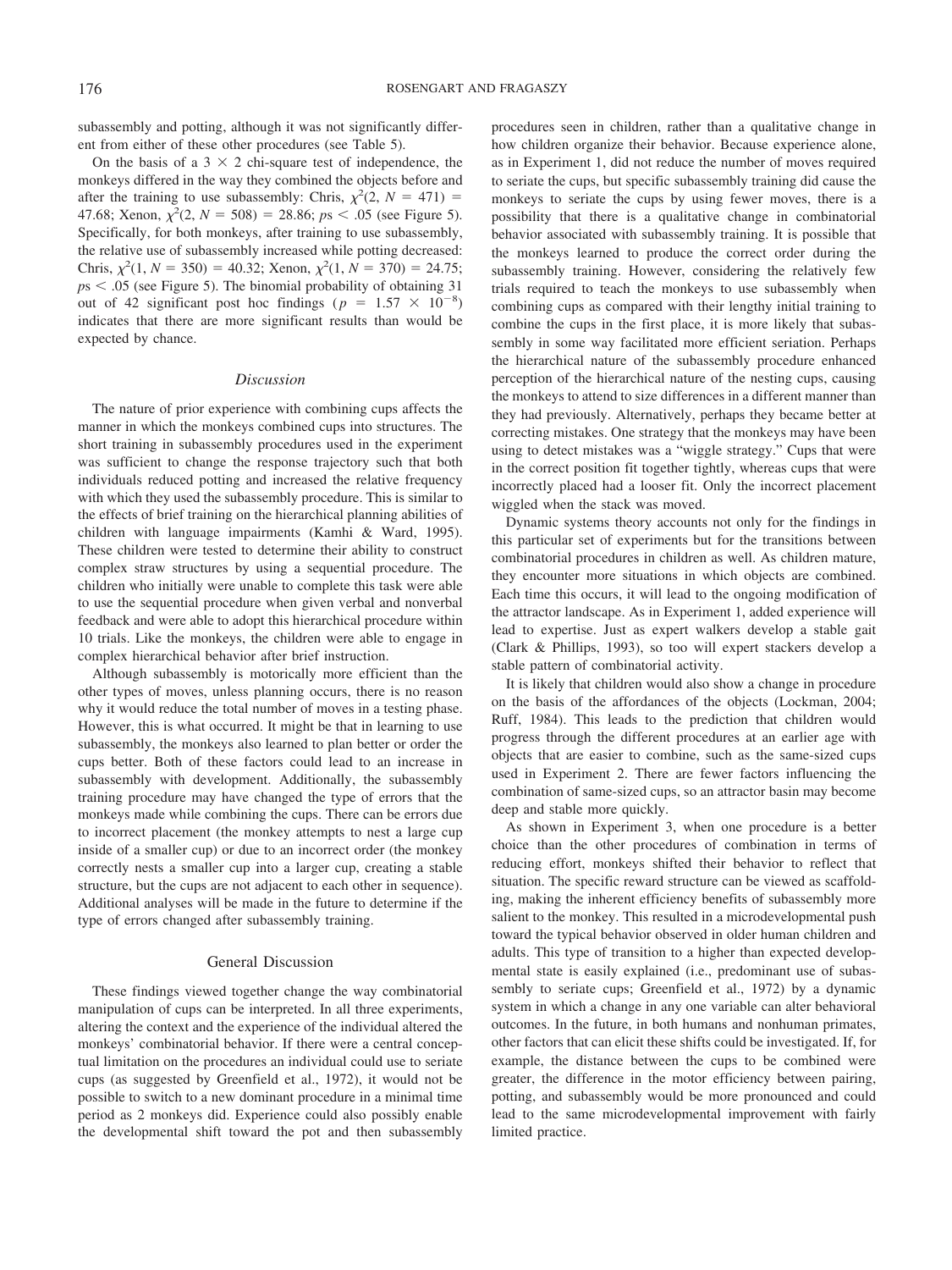



Percent of Moves







*Figure 5.* Percentage that each combinatorial procedure was used, based on the type of training history. An asterisk indicates that the monkey's use of the different combinatorial procedures was dependent on the type of cup being manipulated (all  $ps < .05$ ): Chris,  $\chi^2(2, N = 471) = 47.68$ ; Xenon,  $\chi^2(2, N = 508) = 28.86$ .